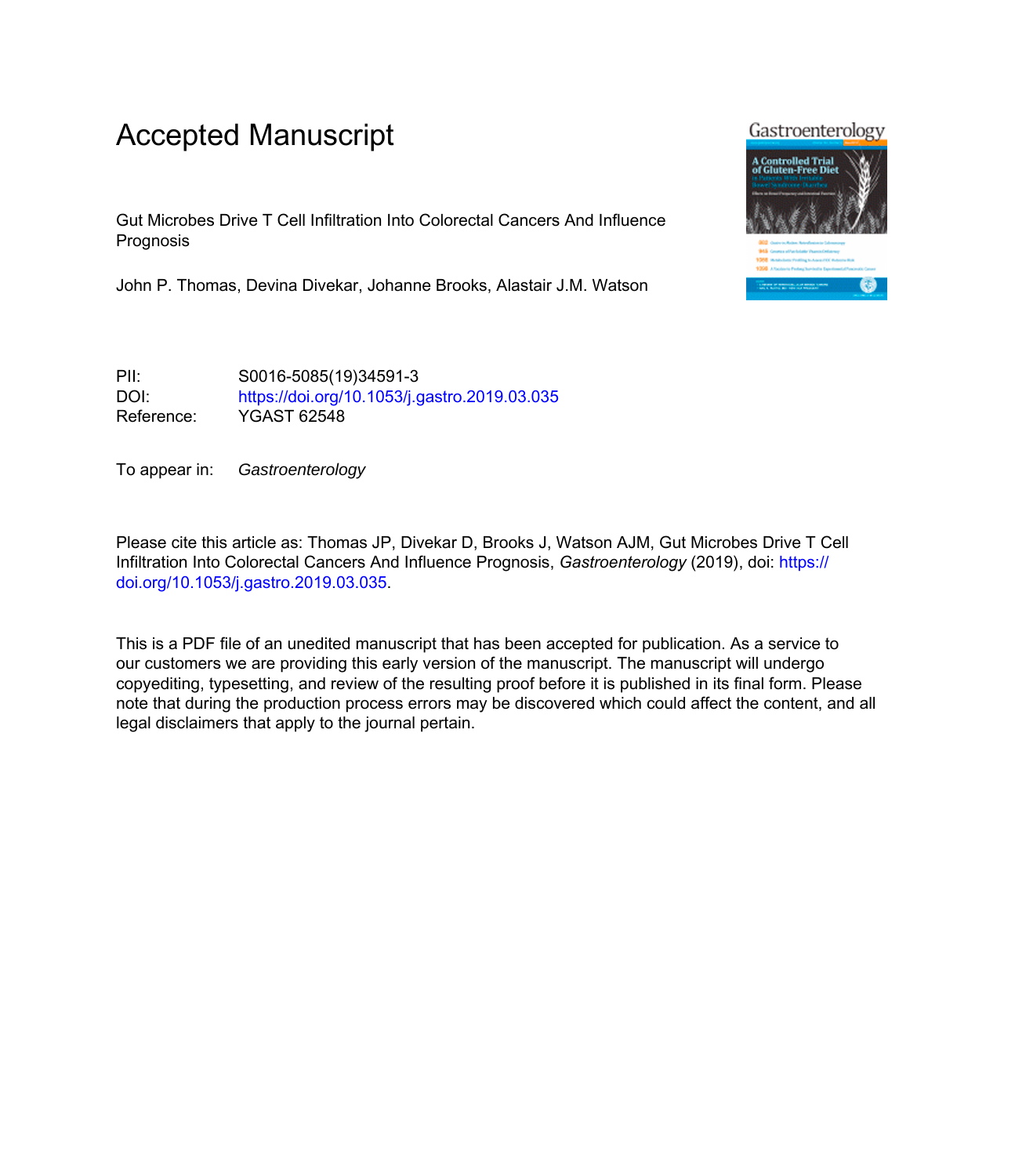## **Gut Microbes Drive T Cell Infiltration Into Colorectal Cancers And Influence Prognosis**

John P. Thomas, Devina Divekar, Johanne Brooks, Alastair J.M. Watson

Norwich Medical School, University of East Anglia, Norwich Research Park, Norwich NR4 7TJ, UK

A commissioned selected summary for Gastroenterology on:

John P. Thomas, Devina Divekar, Johanne Brooks, Alastair J.M. Watson<br>
Medical School, University of East Anglia, Norwich Research Park, Nor<br>
NR4 7TJ, UK<br>
Sis F. Governa V, Garzon JFG et al. Gut microloida modulate T<br>
into Cremonesi E, Governa V, Garzon JFG et al. Gut microbiota modulate T cell trafficking into human colorectal cancer Gut 2018;67:1984-1994. doi: 10.1136/gutjnl-2016-313498. Epub 2018 Feb 6.

Words: 2149

Address for Correspondence: Professor Alastair J.M. Watson M.D. F.R.C.P (lond) LRSM Norwich Medical School Floor 2, Bob Champion Research and Educational Building, James Watson Road, University of East Anglia, Norwich Research Park, NORWICH NR4 7UQ email: alastair.watson@uea.ac.uk Tel: 0044 1603 591967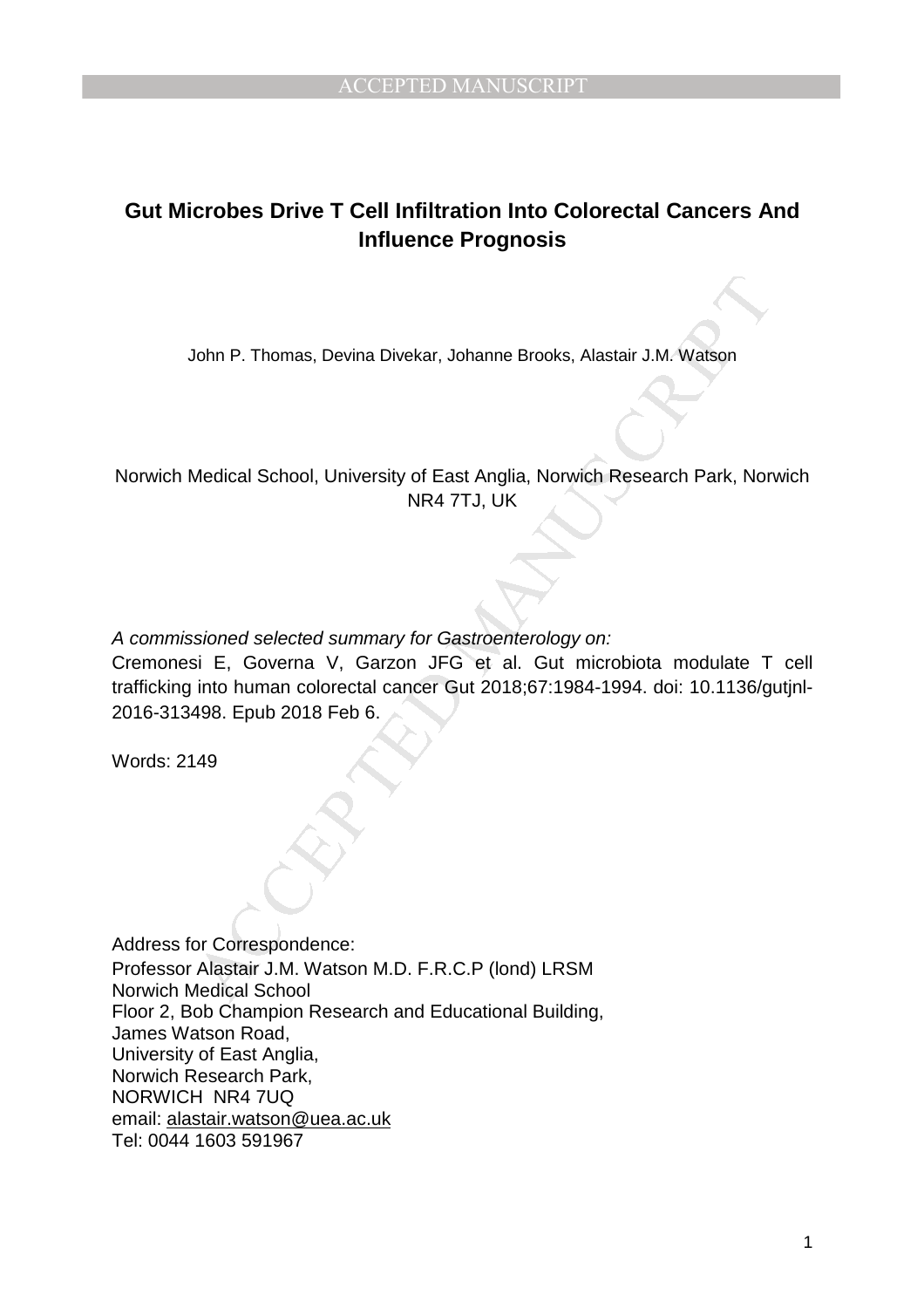Immune cells have an important effect of the prognosis of human colorectal cancer (CRC). Infiltration of CRC tissue by cytotoxic CD8 T cells, T helper 1 (Th1) cells, CXCR5+ follicular T helper cells (Tfh) and Foxp3+ T regulatory cells (Tregs) is associated with improved patient survival and a favorable clinical outcome (Nat Rev Cancer 2012;12;298-306). In this study, Cremonesi et al aimed to identify the nature of chemotactic factors promoting CRC infiltration by these T cell populations and the stimuli responsible for inducing their expression in the CRC microenvironment.

by that the colonic tissues, to studie the method memory of the systephonic standary diffustors analyzed gene expression of a variety of T cell markers in 62 is systepholing turn of the conton issues. To study the composit The investigators analyzed gene expression of a variety of T cell markers in 62 CRC and corresponding tumor free colonic tissues, to study the composition of T cell populations within these tissues. They found that CRC tissues were only minimally infiltrated by Th2 cells, as indicated by undetectable levels of IL4 and minimal expression of IL5 and IL13. However, Th17 and Treg cell markers were highly expressed in CRC cells in comparison to control tissues, whilst CD4 T-helper cell and TfH cell markers were slightly reduced. Unsupervised hierarchical analysis of the data resulted in CRC samples being clustered into 3 main groups based on expression of T cell markers - cluster high (overexpression of most T cell markers), cluster het (heterogeneous expression of T cell markers) and cluster low (downregulation of all T cell markers). In the cluster high group, a specific panel of chemokine genes was found to be significantly upregulated. Furthermore, specific highly significant correlations were noted between T cell markers and chemokine genes in CRC samples, indicating particular chemokines could drive T cell recruitment into CRC tissues.

The investigators also studied chemokine receptor profiles of T cells in CRC samples in comparison with control tissues or peripheral blood mononuclear cells (PBMCs). In the group with overexpression of  $\bar{T}$  cell markers, chemokine genes were found to be significantly upregulated, indicating certain chemokines could drive T cell recruitment into CRC tissues. Specifically, they found that CCR5, CXCR3 and CXCR4 were highly expressed on CD8, CD4 and FoxP3 T cells in both cancer and control tissues. However, significantly higher proportion of CCR5+ and CXCR4+ T cells were detected in cancer tissues in comparison with PBMCs.

Further interrogation of the data, enabled the investigators to identify particular chemokine signatures for each CRC T cell subset i.e. mainly CCR5-binding ligands (CCL3, CCL4, CCL5, CCL8), CXCR3-binding ligands (CXCL9 and CXCL10) and a CXCR4-binding ligand (CXCL12) for cytotoxic T lymphocytes; CCR4 ligands (CCL17, CCL22), CCR5-binding ligands (CCL3, CCL5), CXRC3-binding ligands (CXCL9, CXCL10) and CXCL12 for Th1 cells; CCR4 ligands (CCL17, CCL22), CXCL12, CCL5 and CXCL9 for Treg cells; CXCL13 for Tfh cells; and CCL20 and CCL17 for Th17 cells. The authors concluded from these data that the overexpression of the chemokines they identified associates with the infiltration of beneficial T cell populations and improved prognosis.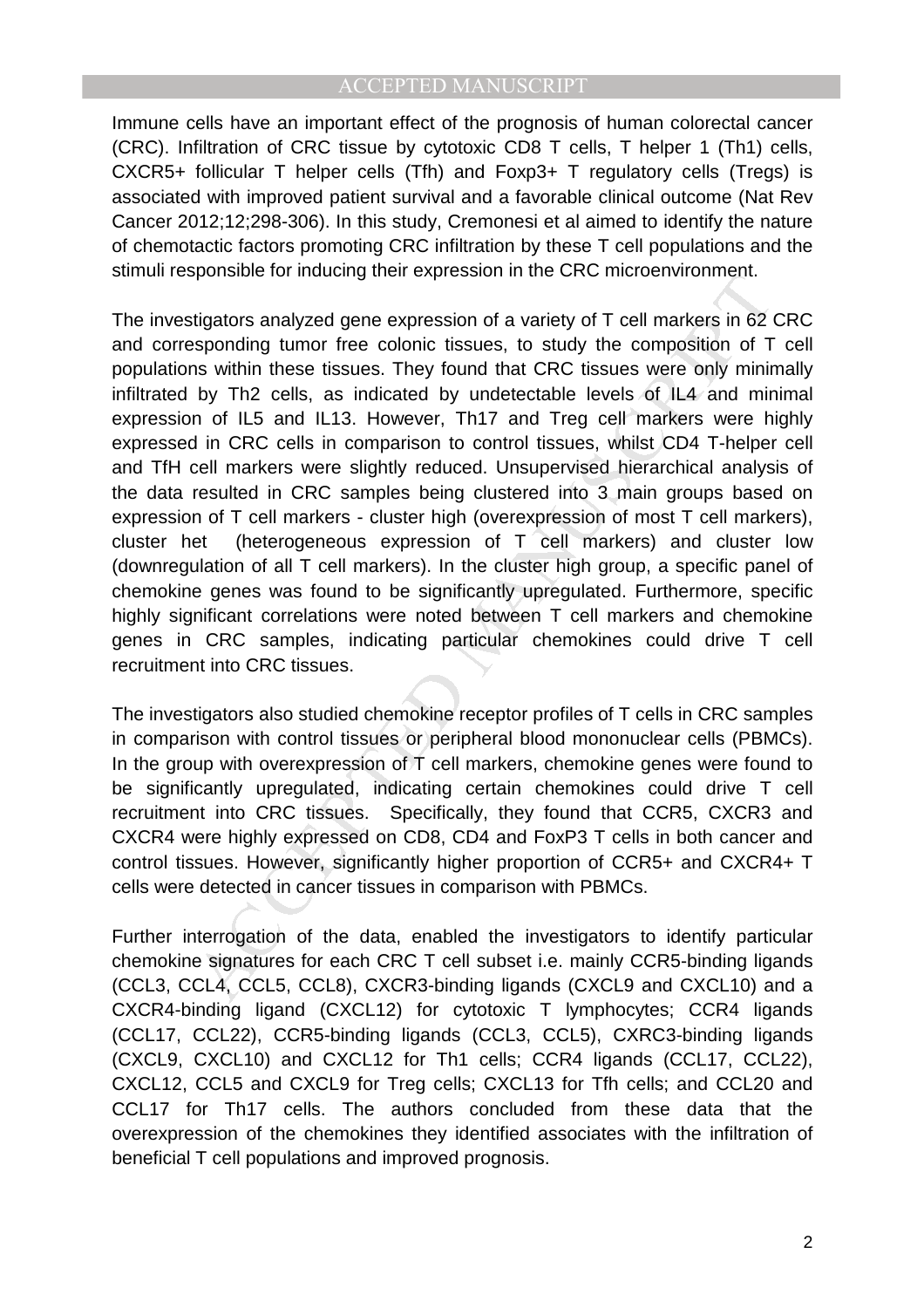Gene expression analysis of chemokines in CRC samples identified that tumor cells were the main source of T-cell recruiting chemokines including CCL3, CCL4, CCL5 and CXCL10 (which bind to receptors on cytotoxic T cells and Th1 cells) but not CCL7, CCL8, CCL11, CCL13, CCL27 and the Th17 recruiting chemokines CCL17 and CCL22. Crucially, authors also noticed that in vitro cultured CRC cell lines expressed far fewer chemokine genes in comparison to primary tumor cells, suggesting that chemokine expression may require other environmental factors present in the in vivo setting.

The authors hypothesized that this environmental signal may potentially arise from the gut microbiota, given that it has been previously demonstrated that commensal bacteria and/or their products can translocate across CRC epithelial tissues and thus come into direct contact with CRC cells (Science 2012; 338:120-3). The authors exposed CRC cells from cell lines and CRC organoids to TLR agonists. This resulted in upregulation of constitutively expressed chemokine genes including CCL20, CXCL9 and CXCL10 and de novo expression of additional chemokine genes, including CCL3, CCL4, CCL5 and CCL22. Several chemokine genes were also induced on exposure of CRC cells to particular bacterial species known to be enriched in CRC tissues; Fusobacterium nucleatum, Bacteroides fragilis and Escherichia coli.

The interventive gives in comparison to phinary during the anti-<br>and the invivo setting,<br>the invivo setting,<br>the invivo setting,<br>the invivo setting,<br>and the invivo setting,<br>and the invivo setting,<br>and the invivo setting,<br> To determine whether such effects were also present in the in vivo setting, chemokine expression was measured in CRC tumor xenografts generated by injecting human CRC cells into NSG mice (NOD.Cg-Prkdcscid Il2rgtm1Wjl/SzJ). These mice, also called NOD scid gamma mice, are a type of immunodeficient mouse that lack mature T cells, B cells and natural killer (NK) cells. The injection of tumor cells was performed either intra-peritoneally or intra-cecally. Interestingly, they noticed that intracecal tumors contained significantly higher levels of a range of chemokines compared to intraperitoneal controls - CCL5 (70-fold increase), CCL20 (19-fold increase), CXCL10 (12-fold increase) and CXCL11 (3-fold increase). Furthermore, levels of these chemokines significantly reduced following treatment with antibiotics and correlated with bacterial load. By adoptively transferring CSFE (carboxyfluorescein diacetate succinimidyl ester)-labelled tumor infiltrating CD4+ and CD8+ T lymphocytes, into these tumor-xenograft bearing mice, the authors observed that these tumor-infiltrative lymphocytes homed to intracaecal xenografts to a much greater extent than intraperitoneal xenografts. Hence, taken together, these experiments suggest that the commensal gut microbiota is a major factor in inducing chemokine expression in CRC cells which subsequently determines T cell infiltration into tumor tissues.

To characterize microbiota-chemokine-T cell relationship in clinical CRC samples, the investigators sought to identify significant biological correlations. Although higher quantities of gut bacteria were observed in highly T cell infiltrated CRC samples in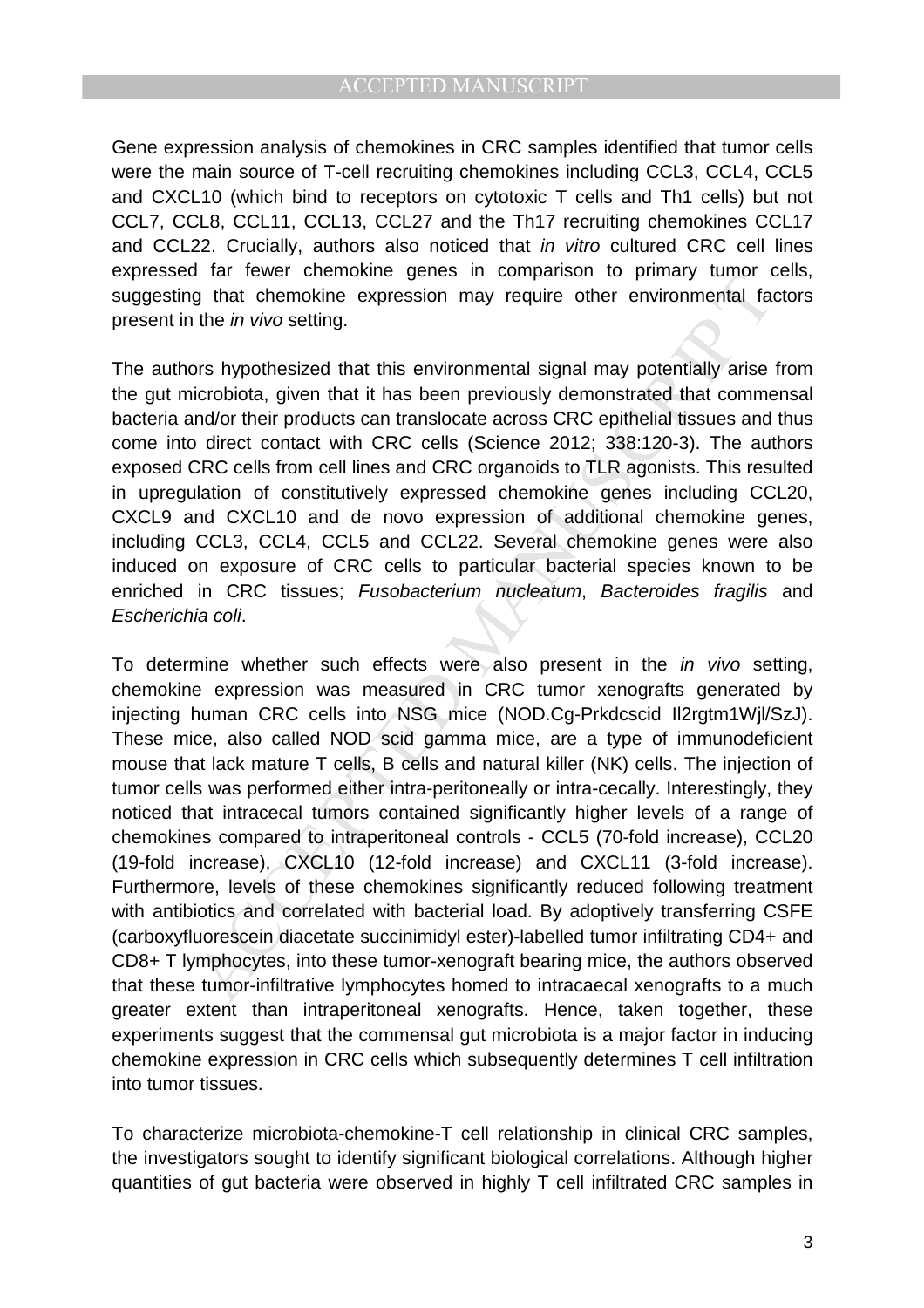comparison to poorly infiltrated tumors, total bacterial load (as assessed by 16S analysis) only weakly correlated with individual chemokine expression in contrast to the observations in tumor xenografts. Instead, analysis of individual bacteria genera in highly infiltrated and poorly infiltrated CRC tumor samples, revealed significant correlations between specific bacteria and T cell markers and chemokine gene expression. Lachnospiraceae and Ruminococcaceae, both part of the Firmicutes phylum, correlated strongly with CCR5 and CXCR3 binding chemokines. Bacteroides and Proteobacteria, in particular Methylobacteriaceae, also significantly correlated with the expression of all prognostically favorable T cell markers and corresponding chemokines. The authors concluded that the expression of chemokines by human CRC cells is associated with the abundance of specific bacteria within the tumors.

#### **Comment**

The importance of immune cells in cancer pathogenesis has become increasingly appreciated. CRC, in particular, has become a paradigmatic tumor for understanding the complex role of immune cells in cancer.

It is now recognized that the developing CRC resides within a rich microenvironment comprised of a complex array of immune cell populations including T lymphocytes, B lymphocytes, macrophages, dendritic cells, NK cells, and mast cells, which are found either within the tumor core (TC), the invasive margin (IM) or in tertiary lymphoid structures. This is collectively referred to as the "immune contexture" (Nat Rev Cancer 2012;12:298–306).

constants are allowing with cortists and occurred that concerned and proteobacteria, in particular Methylobacteriaceae, also significity with the expression of all prognostically favorable T cell markers es by human GRC ce The clinical significance of these immune cells in human CRC was first noted in the 2000s, when it was demonstrated that the type, density and location of immune cells within tumor samples are a better predictor of prognosis than the established histopathological Dukes' staging system (Science 2006;313:1960–1964). A strong immune cell reaction in both the TC and IM, comprising of CD8 cytotoxic T cells and CD45RO memory T cells, correlated with favorable prognosis regardless of cancer stage, whilst a poor immune reaction in both regions correlated with poor prognosis even in those with minimally invasive (Stage 1) tumors (Science 2006;313:1960– 1964, J Clin Oncol 2009;27:5944–5951). This led to the development of a novel, immune scoring system for CRC, based on memory and cytotoxic T cell markers, which was found to be superior to the Dukes' staging in predicting recurrence as well as survival (J Clin Oncol 2009;27:5944–5951, J Clin Oncol 2011;29:610–618). More recent studies have revealed that other components of the immune contexture including T regulatory cells, B cells, NK cells, macrophages, as well as endothelial cells and fibroblasts, also correlate with CRC prognosis.

In parallel to these developments, a major transcriptomic analysis identified that the vast majority of CRCs fall into four distinct consensus molecular subtypes: CMS1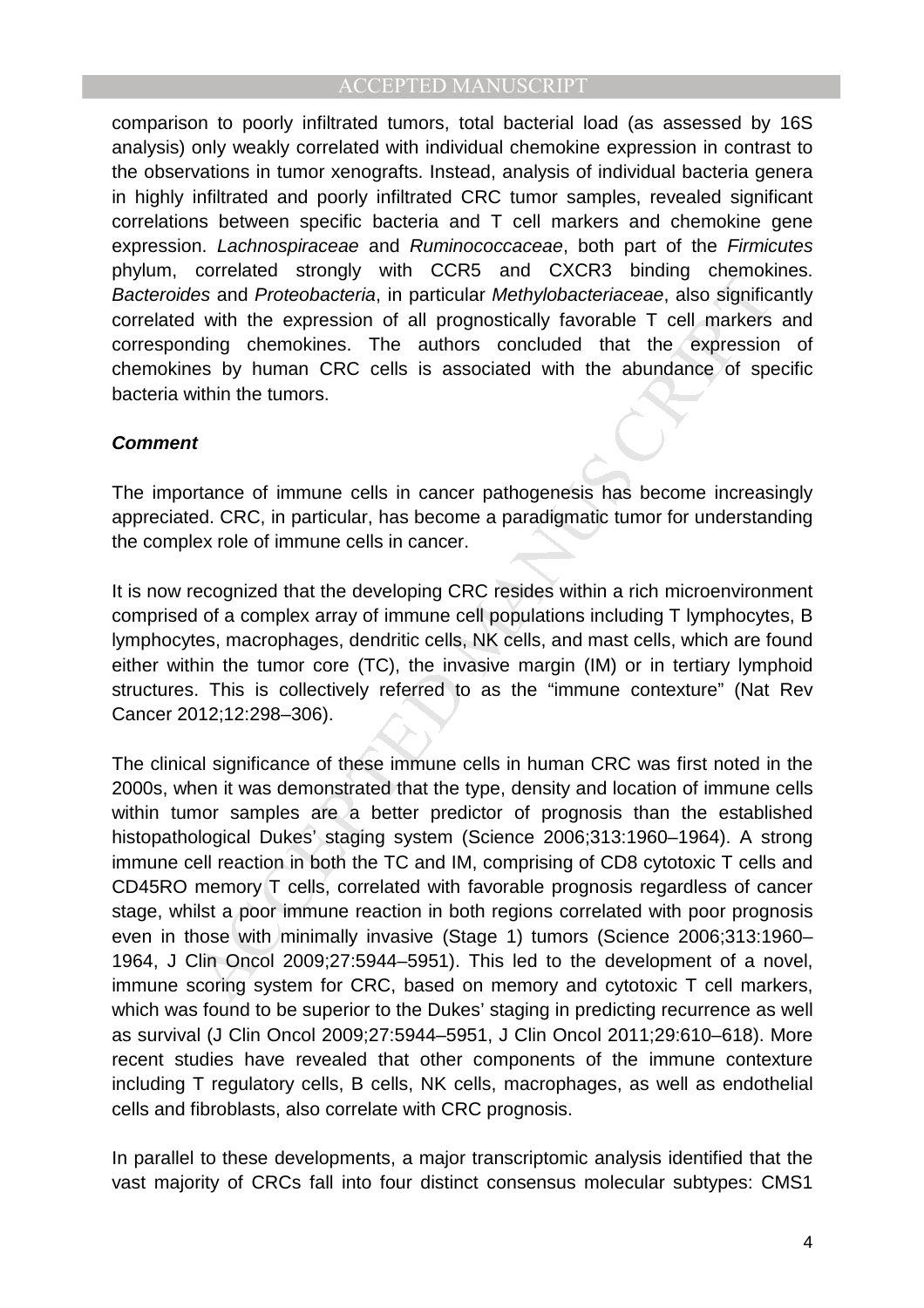(tumors exhibiting high microsatellite instability (MSI) due to mutations in genes encoding DNA mismatch-repair proteins), CMS2 (tumors with high chromosomal instability (CIN) and activation of the Wnt and MYC pathways), CMS3 (tumors with KRAS mutations and disruption of metabolic pathways) and CMS4 (tumors with a mesenchymal phenotype and frequent CpG island methylator phenotype (CIMP)) (Nat Med 2015;21:1350-6). This has prognostic implications, as CMS4 is associated with the worst disease-free survival and overall survival, and both CMS1 and CMS4 with poor survival after recurrence (Ann Onc 2018; 29(Suppl 8):viii18).

Most assessmes survival after recurrence (Ann Onc 2018; 29(Suppl 8): will but town and constrained and more computational method, these molecular and imassifications of CRC were recently integrated (Clin Cancer 1057-4066). Using a transcriptome-based computational method, these molecular and immune based classifications of CRC were recently integrated (Clin Cancer Res 2016;22:4057-4066). It was found that unlike CMS2 and CMS3 CRC subtypes, CMS1 and CMS4 subtypes displayed a strong immune and inflammatory contexture. CMS1 contained higher abundances of cytotoxic T cells, whilst CMS4 had higher expression of B cells, myeloid cells, fibroblasts and endothelial cells. In addition, CMS1 subtype cancers expressed high levels of T cell attracting chemokines (including CXCL9, CXCL10, CXCL16), Th1 cytokines (IFNg and IL15), immune checkpoints (e.g. CTLA4, PD1) and MHC class 1. CMS4 subtype, however, expressed high levels of myeloid chemokines (e.g. CCL2), complement components, angiogenic factors (VEGFB, VEGFC, and PDGFC), and immunosuppressive molecules (TGFB1, TGFB3, LGALS1, and CXCL12). CMS2 and CMS3 subtypes were relatively devoid of immune cell populations.

These findings demonstrate that CRC is a heterogeneous disease, comprising of distinct molecular and immune signatures, requiring different therapeutic strategies. For instance, CMS1 subtype cancers are most likely to respond to checkpoint inhibitor therapy such as pembrolizumab (an anti-PD1 antibody), whilst CMS4 subtype cancers may require a combination of anti-angiogenic, anti-TGF-beta and checkpoint inhibitor therapies (Curr Opin Immunol 2016;39:7-13).

In this study, Cremonesi et al, aimed to further characterize the chemokine signals that drive favorable T cell populations into the CRC microenvironment and identify the cellular sources of these chemokines, and the potential underlying stimuli responsible for inducing their expression. They found chemokine genes expressed by CRC cells in response to gut microbiota-derived stimuli are mainly responsible for the infiltration of favorable immune cell populations into the CRC microenvironment. This is an exciting discovery, as it could potentially lead to the addition of an entirely new strategy in our armamentarium against CRC – one which involves modulation of the CRC immune contexture by targeting the gut microbiota.

In the past decade, evidence of the involvement of bacterial populations during tumor progression was identified using metagenomic tools (Nat Genet 2002; 30: 141-142, PLoS ONE 2011;6: e 19838.doi:10.1371). This approach demonstrated that a number of bacteria are involved in the pathogenesis of CRC including